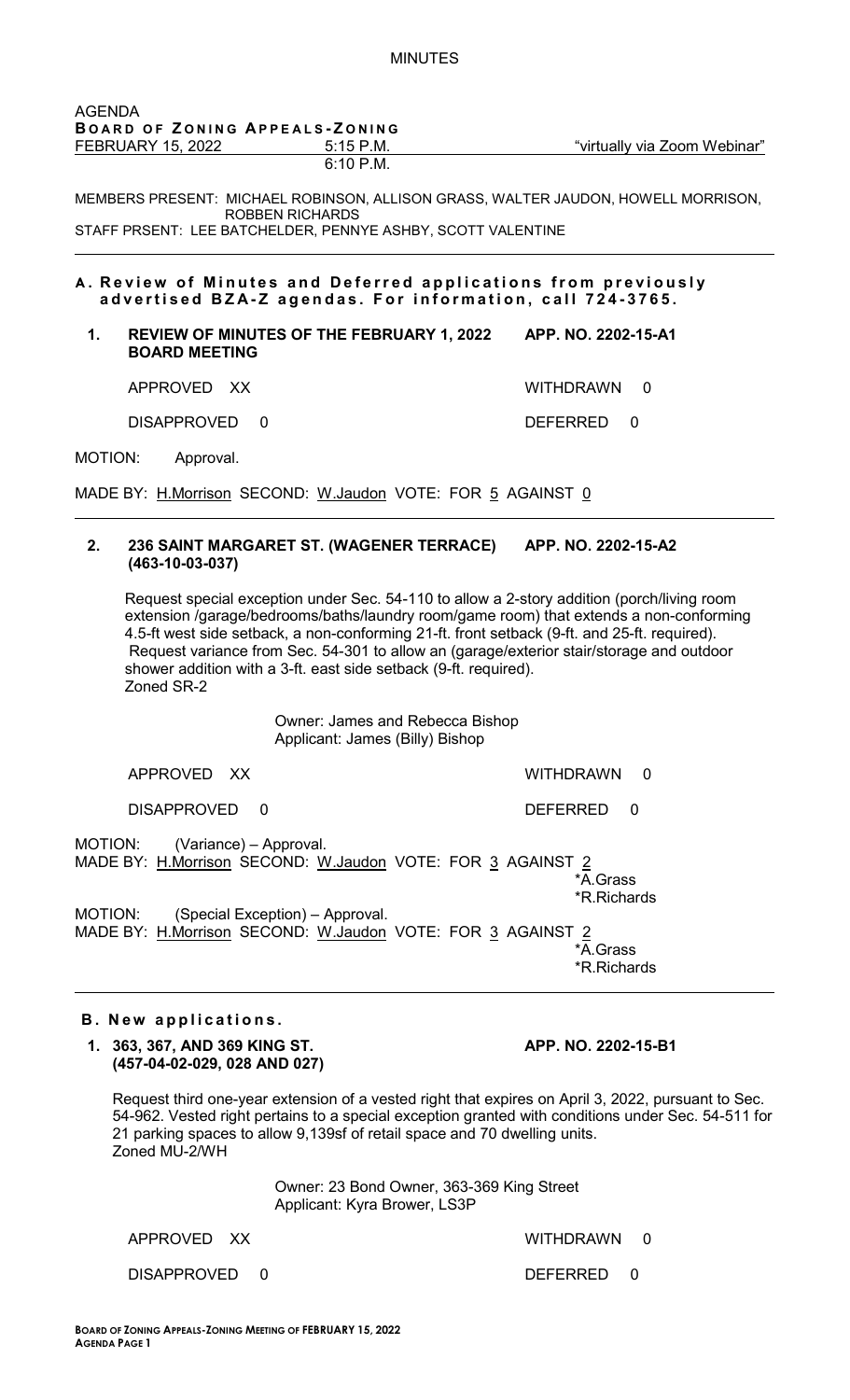MOTION: Approval.

MADE BY: W.Jaudon SECOND: A.Grass VOTE: FOR 5 AGAINST 0

## **2. 23 REID ST. (EASTSIDE) (459-09-04-030) APP. NO. 2202-15-B2**

Request first one-year extension of a vested right that expires on February 18, 2022, pursuant to Sec. 54-962. Vested right pertains to variance granted with a condition to allow a single-family residence and hvac platform. Zoned DR-2F

> Owner: Dawn Limberg Applicant: Clay Shackelford, Architect

APPROVED XX WITHDRAWN 0

MOTION: Approval.

DISAPPROVED 0 DEFERRED 0

MADE BY: A.Grass SECOND: R.Richards VOTE: FOR 5 AGAINST 0

## **3. 721 KING ST. (WESTSIDE) (460-04-01-001) APP. NO. 2202-15-B3**

Request special exception under Sec. 54-511 to allow existing restaurant to add 390sf of outdoor patron use area without meeting the off-street parking requirements (additional patron area requires 3 additional parking spaces but zoning ordinance prohibits use of 3 existing, leased offsite parking spaces due to proximity of residentially zoned property). Zoned GB

> Owner: Optimistic Chicken, LLC Applicant: Synchronicity, LLC

DISAPPROVED 0 DEFERRED 0

MOTION: Approval.

MADE BY: R.Richards SECOND: H.Morrison VOTE: FOR 5 AGAINST 0

## **4. 141 EAST BAY ST. (FRENCH QUARTER) APP. NO. 2202-15-B4 (458-09-01-010)**

Request special exception under Sec. 54-511 to allow new restaurant use with 2,014sf of inside patron use area without providing required parking spaces (21 spaces required). Zoned LB

> Owner: Aqua Marine LLC Applicant: Glenn Keyes Architects

APPROVED XX WITHDRAWN 0

DISAPPROVED 0 DEFERRED 0

MOTION: Approval.

MADE BY: H.Morrison SECOND: W.Jaudon VOTE: FOR 5 AGAINST 0

APPROVED XX WITHDRAWN 0